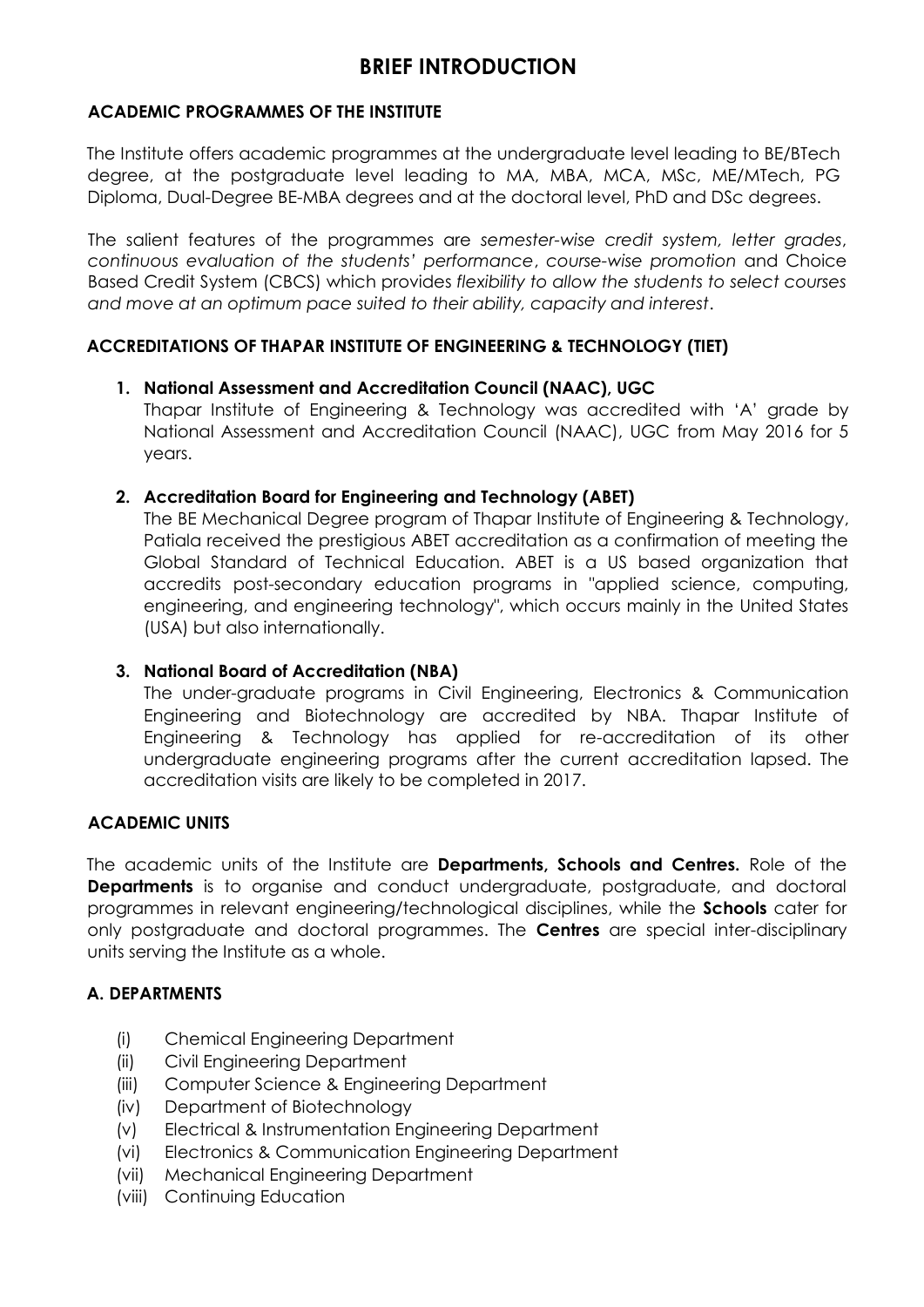# **B. SCHOOLS**

- (i) School of Chemistry & Bio-Chemistry
- (ii) School of Energy and Environment
- (iii) School of Humanities and Social Sciences
- (iv) School of Mathematics
- (v) School of Physics & Materials Science
- (vi) L M Thapar School of Management

# **C. CENTRES**

- i. Central Library
- ii. Central Workshop
- iii. Centre for Industrial Liaison and Placement (CILP)
- iv. Centre for Training & Development (CTD)
- v. Centre of Relevance and Excellence (CORE) in Agro and Industrial Biotechnology
- vi. Centre of Information and Technology Management (CITM)
- vii. Health Centre
- viii. Science and Technology Entrepreneur's Park (STEP)

# **Medium of Instruction** – **English**

# **FACULTY**

For an academic institution, this is very important to recruit quality faculty. In TIET, faculty members are recruited through a rigorous selection process. This process includes the opinion of Academic Units and also that of outside experts. This is even more important to train and retain this key resource. We have taken a number of steps to retain the faculty and have entered into an MOU with Trinity College, Dublin to train the faculty members on state-of-art learning practices and pedagogies. For this purpose, we have established a Centre for Academic Practices and Student Learning at our Campus, and plan to get all the faculty members certified on these practices by experts from TCD. We hope to bring sweeping changes in the methodologies adopted by faculty as of now and are confident that this initiative shall help faculty members importing better learning to our students, shall help faculty members to involve students at all levels in their research endeavours and thus producing graduates who can serve our country better.

# **MoU WITH FOREIGN UNIVERSITIES/ORGANIZATIONS**

Thapar Institute of Engineering & Technology has embarked on a Contemporarization Program under academic mentorship of Trinity College, Dublin, (University of Dublin), Ireland. Under this program Thapar Institute of Engineering & Technology through its Centre for International Relations announces a credit transfer International Engineering Program with Trinity College Dublin, University of Dublin (TCD). Apart from this; TIET also has a major collaboration with the University of Groningen, Netherlands, University of New South Wales, Australia and Tel Aviv University, Israel.

Other MoU's which have been active include, New Jersey Institute of Technology, Kumamoto University, International Management Institute, Rose Bruford College, American society for Quality India Pvt. ltd. (ASQ India), Universidade De Aveiro (UA), Brown University, Groupe ISA , Institute of life science, Lille , France, Naveen Jindal school of management, Texas at Dallas and LMTSOM, Royal Melbourne Institute of Technology, Universtity of Missouri-Kansas city, College of life science, Ritsumeikan University, Japan, School of information and digital technology, Paris, France, Technology Information, Forecasting & Assessment Council (TIFAC), Information, Library network centre (4-party UGC - Infonet Agreement), Indian Institute of Technology, Kanpur, National Science & Technology Entrepreneurship Development Board, Quark Benevolent Private Limited, IBM Global Services India Pvt. Ltd., Vimalsons Charitable Foundations, New Delhi, Educational Consultants India Ltd. (EDCIL), Crompton Greaves ltd., Mumbai, 24x7 Learning Pvt. Ltd.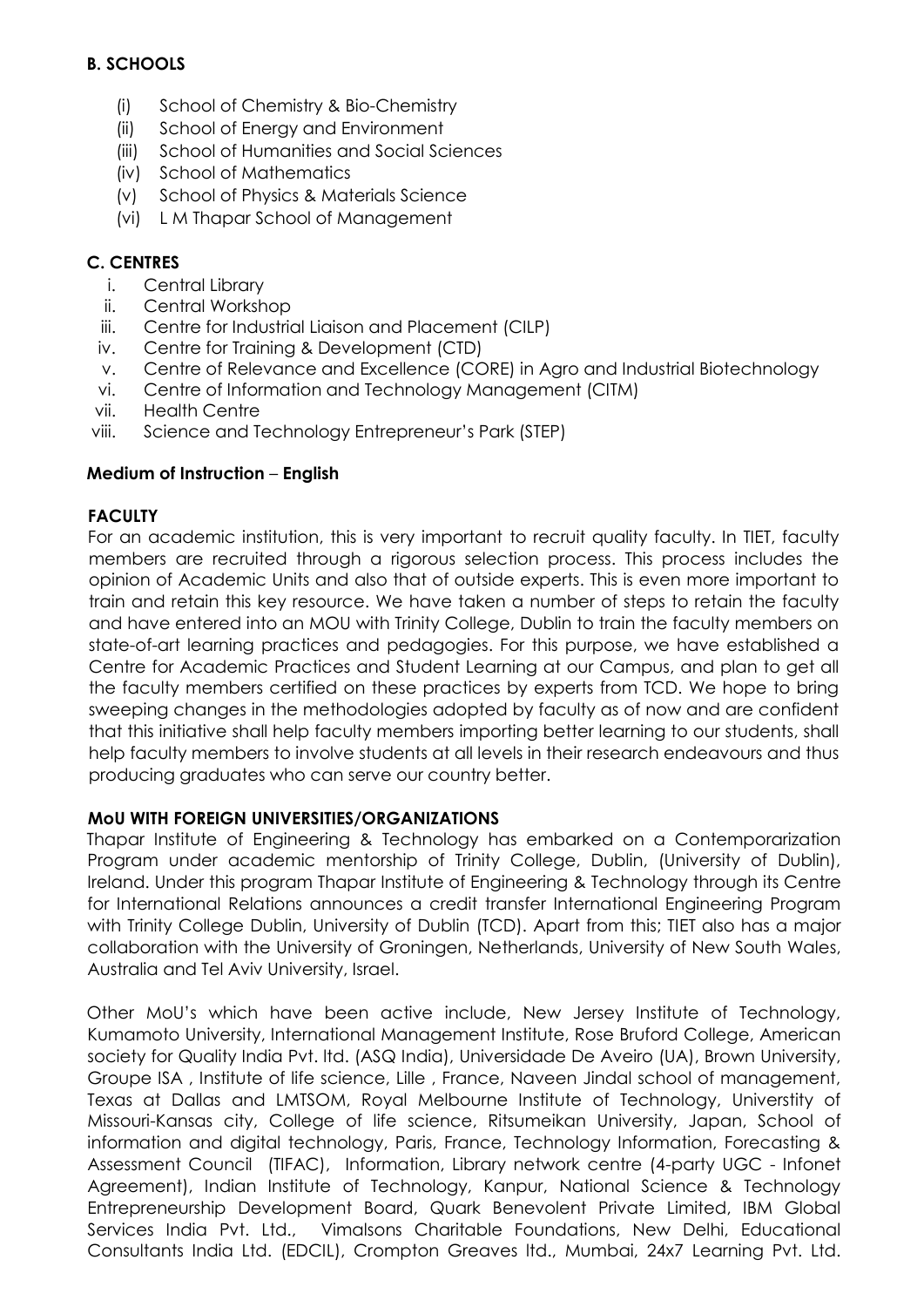Bangalore, Indian Institute of Tropical Metrology, Mesh Process Simulation Pvt. Ltd., Gita Vidya Mandir Girls College, Sonepat National Dairy Research, Secure Net Technologies, Wipro Technologies, Bangalore, ICICI Bank, UltraTech Cement ltd, Mumbai , PepsiCo India holding pvt. Ltd a McCain Foods India Pvt Limited, NVIDIA for CUDA Teaching center (CTC) as well as CUDA Research Center (CRC), DRDO-Institute of nuclear medicine and allied sciences, Delhi and PGI Chandigarh.

# **ALUMNI UPDATE**

Alumni of an Institute are its greatest and most cherished assets. Whether one has graduated a year ago, or entered the portals of this great Institute more than 50 years ago, each one of the **Thaparian** possesses something of incredible value to the Institute. Many of our alumni are highly placed in India and abroad. From being on the boards of multi-nationals to serving in the Indian Civil Services, **Thaparians** have always made their alma mater proud. Thapar Institute of Engineering & Technology is truly proud of their achievements in all walks of life.

**The Thapar Institute of Engineering & Technology also houses Alumni Relations/Association** Office which acts as a liaison between the Institute and its alumnus and also maintains the website of TIET Alumni (**www.thaparalumni.com**). The website provides a platform to alumni to interact and to keep themselves abreast of the latest developments on campus. Alumni Relations/Association Office acts as a primary interface from Institute to alumni-at-large. It also takes the initiates the process of Distinguished Alumnus Award. This award recognizes professional accomplishments of unique nature. This is awarded for the outstanding leadership in planning and direction in their area of work, by administration of major projects, fostering development of young engineers, or by uniquely contributing to society. The Thapar Institute of Engineering & Technology has various Alumni chapters in India and abroad. The National Chapters are at Delhi- NCR; Gujarat; Amritsar; Jalandhar; Patiala and International Chapters are in Dubai and Australia.

The office also maintains data base of more than **20,000 alumni**. Alumni Relations/Association Office encourages interaction with Students, Alumni, faculty and industry by holding lectures, seminars and conferences. Efforts are to generate a brain bank of the professionals from amongst its members and provide its services for the benefit of the Alma Mater, in particular, and the society, in general in cooperation with various departments/Schools. There is an effort to involve Alumni actively in various activities such as Internships and Placements; Mentoring and for facilitating Start-ups. The office organizes various Alumni meets such as Alumni/Founders day every year in the month of October to welcome alumni from all batches. Re-Unions of Golden, Silver Jubilee batches are also being organized every year. Other activities include invited lectures by distinguished Alumni, organizing of "The Alumni in The Making" wherein the fresh graduates are welcomed in the alumni fold.

# **CENTRE FOR TRAINING & DEVELOPMENT (CTD)**

Producing world class engineers by imparting quality education has been a priority for Thapar Institute of Engineering and Technology (Deemed University). However, these Engineers operate in 'human organizations' requiring effective communication, appropriate behaviour, good interpersonal skills, problem solving & decision making skills and an understanding of global work environment. The Centre for Training & Development (CTD) is responsible for servicing the above need to transform students into employable, future ready, global resources, serving a dual purpose:

Ensure better placements (more students placed in high octane organizations) Ensure a better 'fit' in the Industry (by making students Industry and society ready)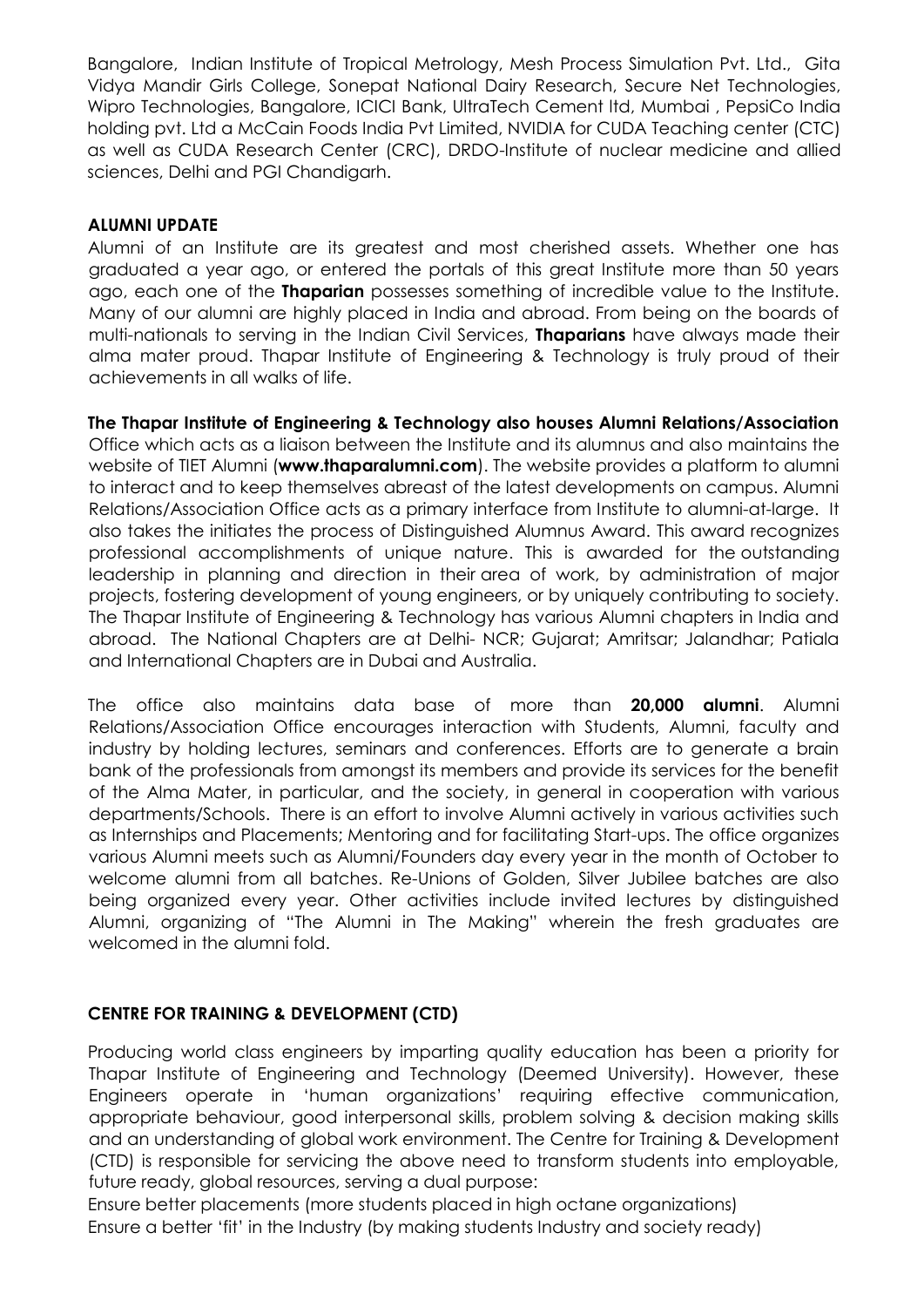# **I. Key Responsibility Areas (KRAs):-**

- Identifying the need for Aptitude & Personality training
- Conceptualizing, designing, organizing and implementing training programs based on the above needs
- Providing on-campus mentoring and career counselling sessions
- Inviting Industry experts to interact with students on contemporary employability and work environment challenges
- Liaising with CILP to understand current corporate requirements and accordingly customizing training programs
- Test administration and delivery of standardized tests like the GMAT (Pearson Testing) with technical support from Centre for Information & Technology Management.

*Apart from having a strong student centric vision & focus as manifested in the activities above, CTD also facilitates the conduct of training programs for staff- both teaching and non-teaching. These programs encompass both technical and behavioural elements of development, ensuring enhanced productivity at work place.*

Note:- CTD also oversees similar functions for the LMT School of Management at Dera Bassi, where it actively liaises with its 'Head- Admissions & Placement' to plan and execute various training programs.

# **II. Training Programs:**

Centre for Training & Development has conceptualized, designed and implemented a comprehensive 'CORPORATE READINESS TRAINING PROGRAM'. The immediate objective of this program is to brace you for campus placements and enable you to secure your dream job! In the long run it aims to acclimatize you to the Industry environment ensuring you to cope up with the challenges in the professional set-up. The program has to main components A & B, depending upon your year of study.

# **A. Programs open to students of select years**

# i. **Aptitude Accelerator**

This program is aimed at enhancing quantitative and verbal aptitude of students. Sessions are conducted on select Saturdays in a three pronged approach- building concepts, enhancing application orientation and mastering test taking techniques.



# **ii. English Enhancer**

It is believed that English is truly the world language. With more than 350 million people around the world speaking English as a first language and more than 430 million speaking it as a second language, there are English speakers in most countries around the world. People often call English the international language of business, and it's increasingly true as global trade expands every year, bringing new countries into contact. Most multinational companies require a certain degree of English proficiency from potential employees. At the campus placement level, students with good communicative English skills have a definite competitive advantage over their counterparts.

| WEEK        | <b>MODULE</b>                         | <b>LEARNING OUTCOMES</b> | <b>METHODOLOGY</b> |  |  |  |  |  |
|-------------|---------------------------------------|--------------------------|--------------------|--|--|--|--|--|
|             |                                       |                          |                    |  |  |  |  |  |
| <b>WEEK</b> | <b>Orientation &amp; Goal Setting</b> |                          |                    |  |  |  |  |  |
|             |                                       |                          |                    |  |  |  |  |  |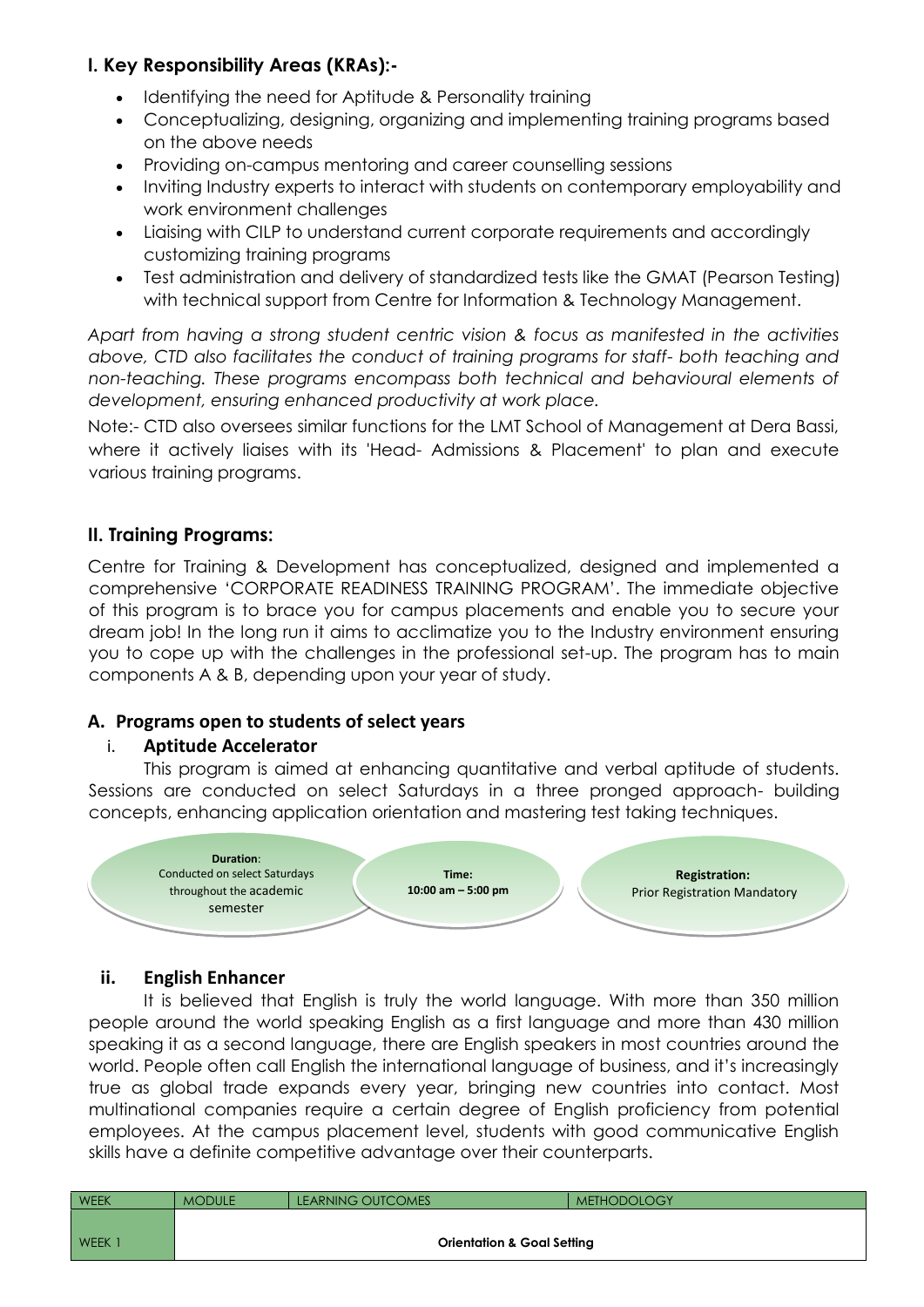| WEEK <sub>2</sub> | Writing     | Develop confidence in writing with<br>✓<br>correct usage & grammar                 | <b>Story Writing</b><br>✓<br>Essay Writing<br>✓<br>Thematic appreciation<br>✓<br>through writing tasks<br>✓             |
|-------------------|-------------|------------------------------------------------------------------------------------|-------------------------------------------------------------------------------------------------------------------------|
| WEEK 3            | Speaking I  | with<br>speaking<br>capability<br>Develop<br>✓<br>correct pronunciation            | Interactive exercises<br>phonetics<br>✓<br>on<br>- &<br>pronunciation<br>Presentations<br>✓                             |
| WEEK 4            | Reading     | ability<br>comprehend<br>Develop<br>✓<br>to<br>passages<br>Improve Vocabulary<br>✓ | Reading comprehension drills<br>✓<br>Grammar exercises                                                                  |
| WEEK 5            | Listening   | Understand conversational English<br>✓                                             | listening tasks (E.g.: playing<br>Organizing<br>✓<br>audio clips) of progressively increasingly<br>levels of difficulty |
| WEEK 6            | Speaking II | Develop speaking fluency in a group<br>✓                                           | <b>Group Discussions</b><br><b>Group Presentations</b>                                                                  |

| <b>Duration:</b>   | Time:                 | <b>Registration:</b>                |  |
|--------------------|-----------------------|-------------------------------------|--|
| 48 hours @ 6 weeks | $6:00-8:00 \text{pm}$ | <b>Prior Registration Mandatory</b> |  |
|                    |                       |                                     |  |

## **iii. Environment Energizer**

This Program prepares students to be more sensitive to the environment in which they are operating. The environment comprises various components like Polity, Economy, Technology, Legal,

Socio-cultural, Entertainment etc. Students who are aware of the events in these diverse areas are able to project themselves as well informed individuals with a multi-rounded personality. The program aims to provide an in- depth analysis of Current Affairs.



# **iv. Industry Intonator**

The objective of this program is to familiarize students with the Industry expectations and ensure a smooth transition from campus to corporate. These sessions are conducted by Industry professionals with rich corporate experience across diverse domains and functions. The professionals draw upon their learnings & challenges and deliver the sessions in a participative & interactive manner. Case studies and simulation workshops are used to drive the sessions.

CONTENTS OF PROGRAM

- o Leadership Skills
- o Negotiation Skills
- o Planning & Prioritization
- o Interpersonal Skills
- o Conflict Management
- o Corporate Etiquettes
- o Sector Specific Inputs
- *Sessions will be conducted at least once a month by Industry Professionals*
- *Date will be communicated a week in advance depending upon the availability of resource*
- *Prior Registration mandatory*

# **v. SKILL STUDIO**

The program comprises sessions aimed at sensitizing students with respect to the gamut of skills which facilitates them to enhance their employability quotient and do well in the professional space. These skills are imperative for students to establish a stronger connect with the environment in which they operate. An understanding of these skills enable students to brace up for professional and life success.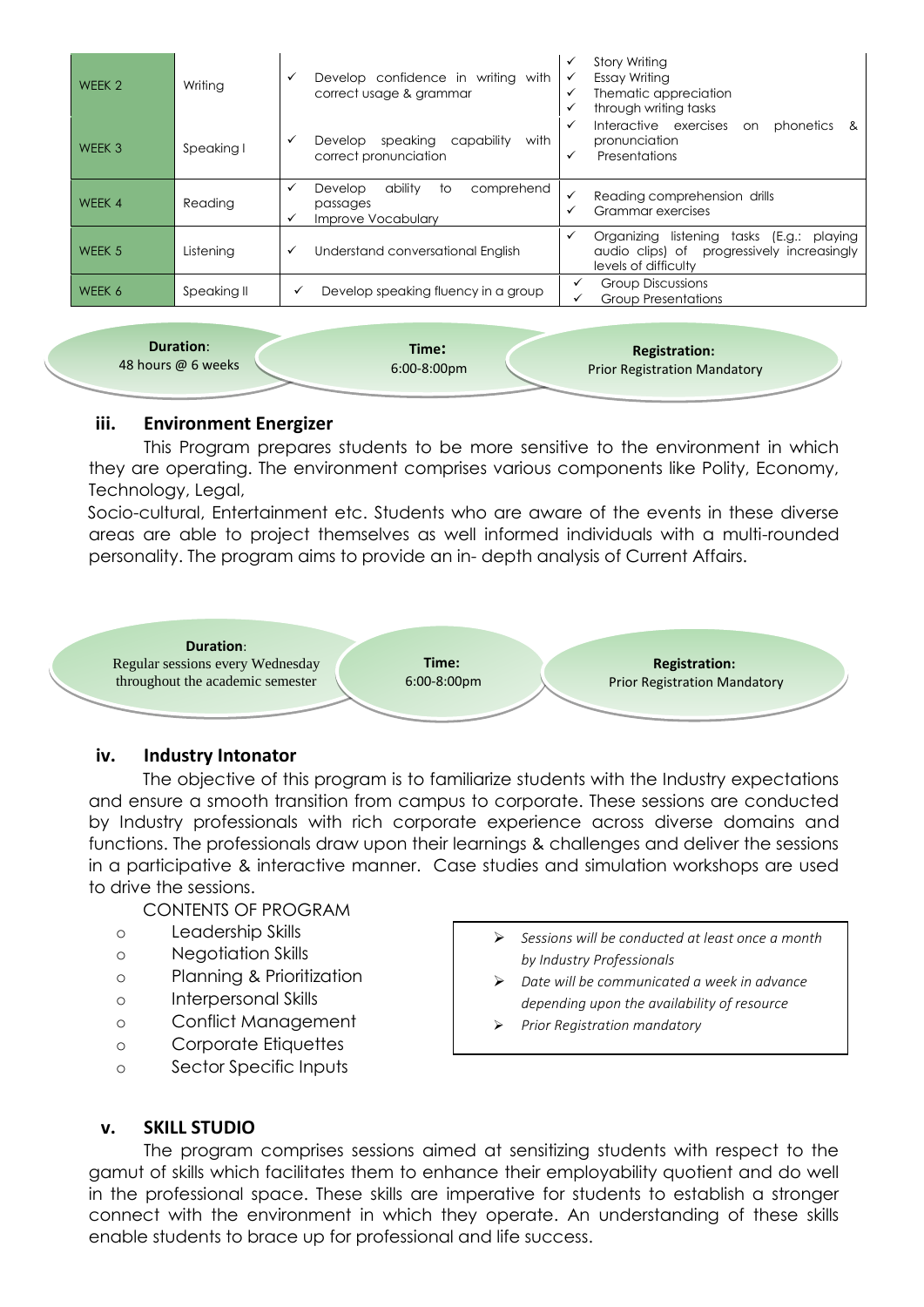# **Contents of Program**

**Emotional Intelligence:** Understanding Emotional Intelligence (EI); Daniel Goleman's EI Model: Self Awareness, Self-Regulation, Internal Motivation, Empathy, Social Skills; Application of EI during Group Discussions & Personal Interview; Application of EI in personal life, student life and at the workplace

**Team Dynamics & Leadership:** Understanding the challenges of working within a team format in today's complex organizational environments; Stages of team formation; Appreciating forces that influence the direction of a team's behavior and performance; Cross-functional teams; Conflict in Teams- leveraging differences to create opportunity Leadership in the team setting & energizing team efforts; Situational leadership; Application of team dynamics & collaboration in Group Discussions; Application of team dynamics at the workplace

**Complex Problem Solving:** Identifying complex problems and reviewing related information to develop and evaluate options and implement solutions; Understanding a working model for complex problem solving - framing the problem, diagnosing the problem, identifying solutions & executing the solutions; Appreciation of complex problem solving at the workplace through case studies

Lateral Thinking: Understanding lateral thinking & appreciating the difference between vertical & lateral thinking, and between convergent & divergent thinking; Understanding brain storming & mind-maps; Solving of problems by an indirect and creative approach, typically through viewing the problem in a new and unusual light; Application of lateral thinking during Group Discussions & Personal Interviews; Application of lateral thinking in college projects and at the workplace

**Quantitative Reasoning:** Thinking critically and applying basic mathematics skills to interpret data, draw conclusions, and solve problems; developing proficiency in numerical reasoning; Application of quantitative reasoning in aptitude tests

**Verbal Reasoning:** Understanding and reasoning using concepts framed in words; Critical verbal reasoning; Reading Comprehension; Application of verbal reasoning in aptitude tests



# **B. Programs open to students of select years**

# **i. Corporate Connector**

This is a carefully crafted program with specific thrust on the requirements of select companies visiting the campus for placements. Sessions are planned in a way so as to simulate the exact selection process followed by a company during the placement drive. Simulation is based on past trend analysis and student feedback over the years. These sessions are conducted on weekdays and the scheduling depends on campus visit dates of various companies.



#### **ii. Placement Preparator**

This program is specifically designed to give practice sessions on Group Discussions (GD) / Case Studies (CS) and Personal Interviews (PI) It is assumed that students coming for these sessions are well versed with the theoretical concepts of Group Discussions / Case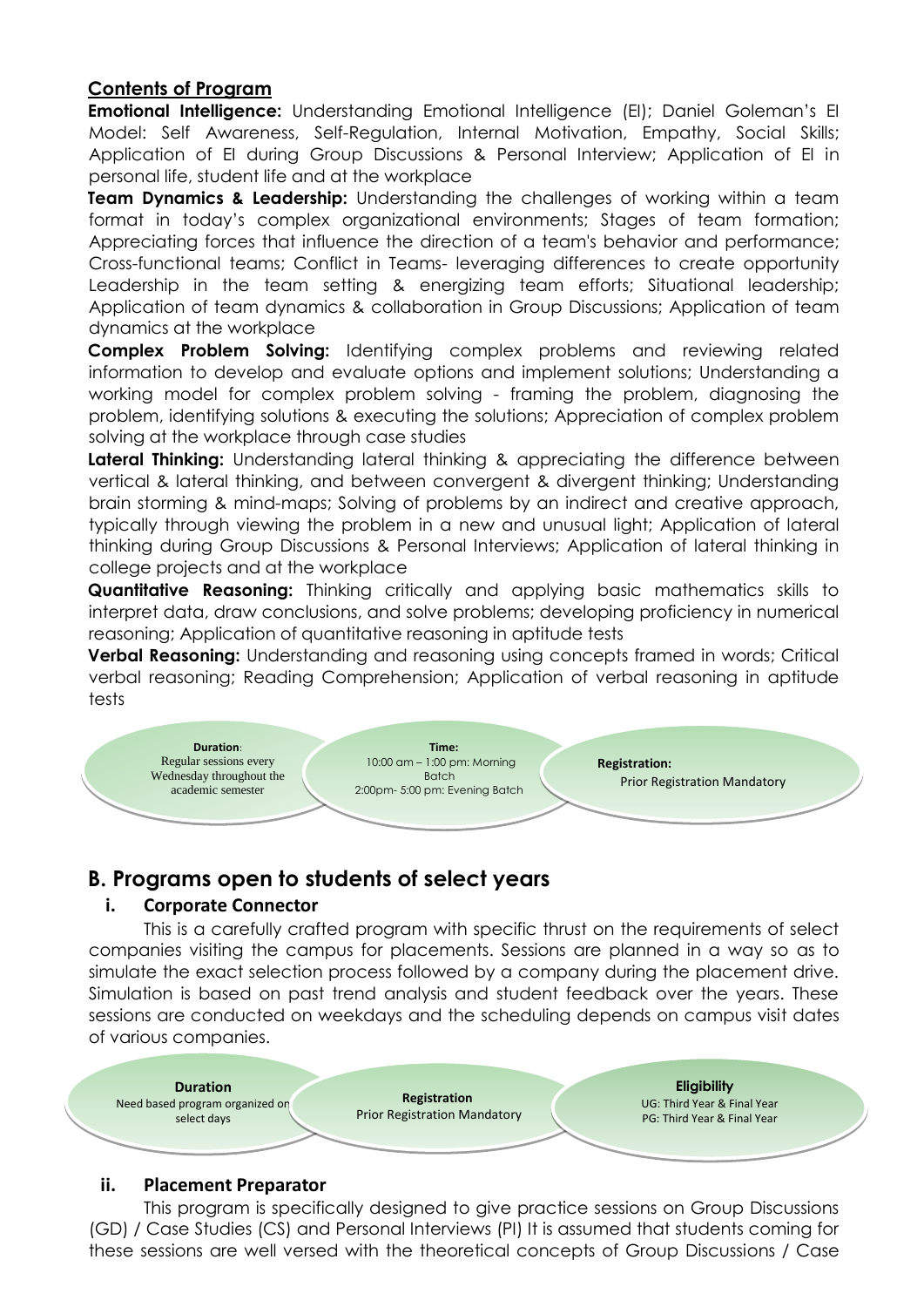Studies and Personal Interviews. Sessions are conducted by Industry experts with proven domain experience. Sessions on Group Discussions/ Case Studies are conducted in batch sizes of 12-15 students to simulate actual conditions. Each discussion is followed by comprehensive feedback on individual performance, group performance and content. Personal Interview sessions are also conducted under near real situations. Students are engaged for a sufficiently long time to assess them thoroughly. These sessions also entail a strategic feedback on performance followed by a detailed action plan.



## **iii. Placement Symposium**

This is an event for final year UG and PG students, where exhaustive concept and practice GDPI (Group Discussion and Personal Interview) sessions are organized for the participants, with a comprehensive performance feedback, enabling them to bridge the gap between actual and expected levels. It is organized in the beginning of the odd semester before the placement season kicks off and is a 5 day program. Each of these days, students of a different branch are trained on employability related challenges. Day long concept sessions are held ; there are five sessions in all spanning across one and a half hours each: "Marketing Yourself", "How to excel in Group Discussions", "How to excel in Interviews", "How to brace up for Aptitude Tests" and "Preparing a winning Resume". Simultaneously, students are made to participate in Group Discussions, Case Studies and Interviews; every student gets to experience one GD, one Case Study and one Interview. The sessions are conducted by in house team as well as professionals with relevant experience; these professionals represent diverse facets of industry and academia and include trainers who are entrepreneurs, established authors and are from premier institutes like the IIMs. On the last day, an Aptitude Test is organized, covering Quantitative, Verbal, Logical & Technical Sections. Each student is evaluated on a scale of 100 based on his/her performance in GD/Case study, Interview and aptitude test.

# **iv. Summer School**

This program is targeted at students who have completed their pre final year of studies and are on the threshold of entering the final year. Sessions are spread across six weeks from last week of May to first week of July (summer break). The objective is to familiarize students with the various tools employed by companies to assess/select students during campus placements.

#### **Contents of Program**

**Aptitude**: Quantitative Ability, Data Interpretation, Logical Reasoning and Verbal Ability **Soft Skills:** Group Discussions, Case Studies, Personal Interviews **Life Skills:** Collaboration, Critical Thinking, Leadership, Decision Making, Time Management, Stress Management

**Duration**: 3 hours per day \* 5 days/week @ 6 weeks

**Time:** 10:00 am – 1:00 pm: Morning Batch 2:00pm- 5:00 pm: Evening Batch

# **III. Infrastructure**

Centre has the following facilities:-

o Seminar/Training Room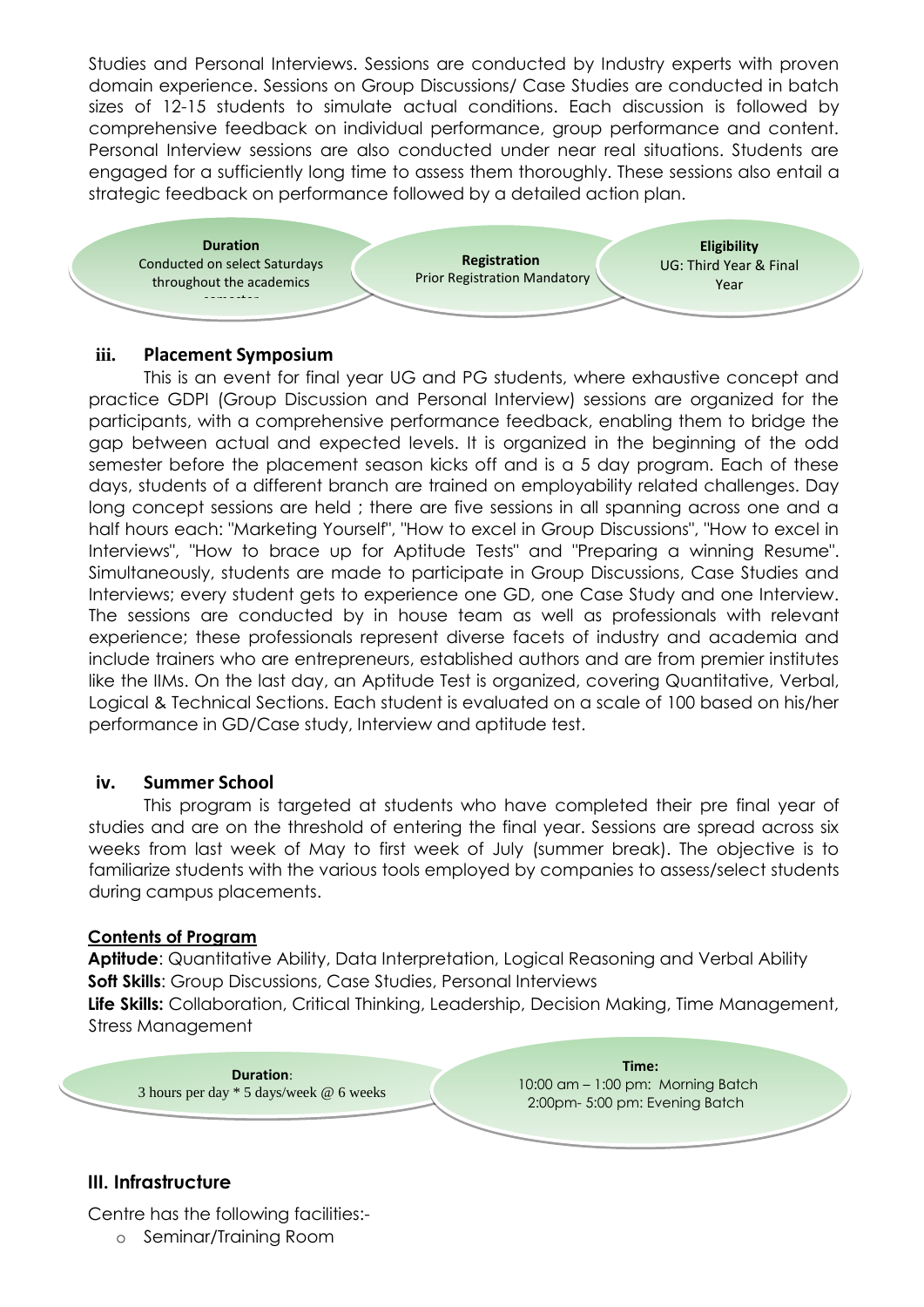- o Mentoring Room
- o Test Conducting Zone

# **IV. Team Members:**

- o Sanmeet Sidhu- Head
- o Neha Singh Program Coordinator
- o Vikramjeet Singh Administrative Coordinator

# **CENTRE FOR INDUSTRIAL LIAISON AND PLACEMENT (CILP)**

# **ACTIVITIES OF CILP**

- Campus Recruitment Programme
- Project Semester Placement of Students
- Summer Training Programme
- Industry Institute Interaction

CILP arranges campus interviews for final year students of UG & PG by inviting various national and international public sector, private sector and MNC's organizations for placement. A data base of organizations is available with CILP which is continuously updated. Campus recruitment for the year 2016-17 is as under till December 31, 2017.



All students of various BE/B.Tech. engineering disciplines are required to spend a full semester in the industry completing an industrial project under the joint supervision of industry supervisors and TIET faculty. Also, PG students undergo one full year internship in industry completing the industrial project.

Similarly, the students of M.C.A. do a System Development Project (SDP) of sixteen-weeks duration & the students of M.Sc. spend a six-weeks summer training in the industry. This provides a system of education that formally integrates academic studies with related work experience. More than 300 industries provided semester slots/Training/internship to our students. CILP assists in arranging semester training/ internship slots for various branches of engineering resulting in PPO's.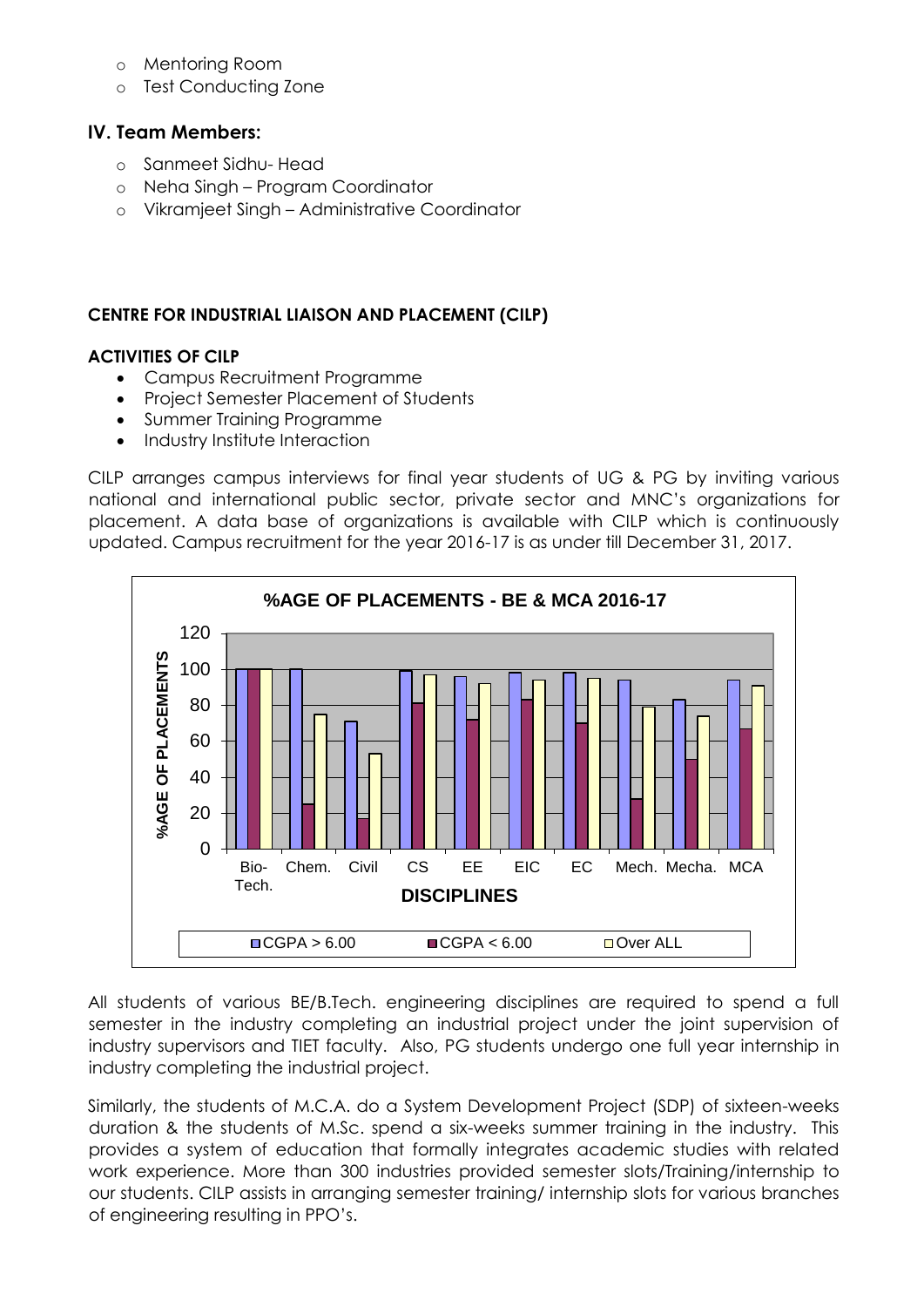CILP also assists in arranging six week's summer training for students of BE Second Year Electronics and Electrical Communication, Electronics (Instrumentation & Control), Electrical and Computer Science and Engineering disciplines.

CILP is closely involved in Industry-Institute Interaction Programmes such as Faculty Exchange Programme, Mobility of Industrial Personnel Programme and Joint Research Projects in collaboration with industries.

For the students graduating and post graduating in 2018, 117 organizations have so far visited our Institute and offered placements to 694 students through campus interviews till date.

| 1               | Microsoft IDC                       | 90              | IOL Chemical & Pharmaceuticals                   | 179              | Estee Advisors Pvt Ltd.                      |
|-----------------|-------------------------------------|-----------------|--------------------------------------------------|------------------|----------------------------------------------|
| $\overline{2}$  | <b>Tata Motors</b>                  | 91              | Paxcom India                                     | 180              | Estee Advisors Pvt Ltd.                      |
| 3               | <b>Alstom Transport</b>             | 92              | <b>TT Consultants</b>                            | 181              | Xenon Stack Pvt. Ltd.                        |
| 4               | Royal Bank of Scotland              | 93              | <b>Squadrun Solutions</b>                        | 186              | <b>PSIT Kanpur</b>                           |
| 5               | Royal Bank of Scotland (R&D)        | 94              | <b>IBM</b>                                       | 187              | <b>TATA Projects Ltd.</b>                    |
| 6               | Works Applications Co.-Japan        | $\overline{95}$ | Aakash Educational services                      | 188              | <b>Brainedge Education</b>                   |
| $\overline{7}$  | Amazon                              | 96              | Newgen Software Tech.                            | 189              | India Mart Intermest Ltd.                    |
| 8               | DE Shaw                             | 97              | <b>JDA Software</b>                              | 190              | I ball Research                              |
| 9               | Arcesium India                      | 98              | <b>Jubilant Life Sciences</b>                    | 191              | Chicago bridge & Iron (CBI)                  |
| 10              | Whirlpool                           | 99              | <b>Orient Electric</b>                           | 192              | <b>OMICS</b> International                   |
| 11              | Walmart Lab.                        | 100             | Spineor                                          | 193              | Trabug                                       |
| $\overline{12}$ | Zomato                              | 101             | Honda Motorcycle & Scooter                       | 194              | Sprinklr India Pvt Ltd.                      |
| 13              | Maruti Suzuki India Ltd             | 102             | Century Link Technologies                        | 195              | Ziasemiconductor                             |
| 14              | Gwynniebee                          | 103             | My Advo Tech Serve Pvt. Ltd.                     | 196              | consort Builders                             |
| 15              | Sandisk Corporation                 | 104             | Debut Infotech Pvt. Ltd.                         | 197              | Autoninja                                    |
| 16              | <b>ZS Associates</b>                | 105             | <b>Nucleus Software Exports</b>                  | 198              | <b>Busibud solutions</b>                     |
| $\overline{17}$ | Juniper Netwroks India              | 106             |                                                  | 199              | Marwardi Education                           |
|                 |                                     |                 | <b>Royal Enfield</b>                             |                  | <b>Foundation Group</b>                      |
| 18              | <b>HSBC</b> software Development    | 107             | Cubastion Consulting Pvt. Ltd.                   | 200              | Decathlon                                    |
| 19              | Shapoorji Pallonji Ltd              | 108             | Lakshya Institute                                | 201              | Rayat Bahra                                  |
| 20              | Samsung R&D Bangalore               | 109             | Adobe                                            | 202              | <b>Intel Corporation</b>                     |
| $\overline{21}$ | <b>ISGEC</b>                        | 110             | <b>NIIT University</b>                           | $\overline{203}$ | Ostro Energy Pvt. Ltd.                       |
| $\overline{22}$ | Informatica Corporation             | 111             | <b>Spectra Medix</b>                             | $\overline{204}$ | Sigma S.M.S                                  |
| 23              | <b>Black Rock</b>                   | 112             | Crompton Greaves Ltd.                            | 205              | Tekizma India Solution                       |
| 24              | Okutech                             | 113             | <b>Agilent Technologies</b>                      | 206              | Atotech Development                          |
|                 |                                     |                 |                                                  |                  | Centre                                       |
| 25              | General Electric Digital            | 114             | Federal Mogul India                              | 207              | <b>Triune Energy</b>                         |
| 26              | Amadeus Software Labs, India        | 115             | Fiserv India                                     | 208              | Centrodorstroy India                         |
| $\overline{27}$ | Ascentx software                    | 116             | Spice Digital                                    | 209              | Denso Corporation                            |
| 28              | <b>Futures First</b>                | 117             | Software AG                                      | 210              | Bosch Ltd.                                   |
| 29              | Axtria India Pvt.                   | 118             | SRF Ltd.                                         | 211              | Yamaha Motors                                |
| 30              | Deloitte Consulting India           | 119             | Development Bank of Singapore<br>(DBS)           | 212              | Protiviti Middle East UAE                    |
| 31              | <b>Edelweiss Financial Services</b> | 120             | Zydus Cadila                                     | 213              | Cisco Systems India                          |
| 32              | ION Trading India (Fin Software)    | 121             | <b>Xion Multiventures</b>                        | 214              | <b>Cell Propulsion</b>                       |
| $\overline{33}$ | Evive Health                        | 122             | Allan Lloyds Group                               | 215              | ARM Embedded Tech.                           |
| $\overline{34}$ | Exl Service (Inductis India)        | 123             | Edynamic                                         | 216              | Limeroad                                     |
| 35              | <b>MU Sigma</b>                     | 124             | Om Careers                                       | 217              | HDFC Ltd.                                    |
| 36              | Naukri.com                          | 125             | <b>Reliance Pertochemical Industries</b><br>Ltd. | 218              | Vardhman Textiles                            |
| 37              | Oxigen services Pvt.                | 126             | DIT University, Dehradun                         | 219              | <b>Burger Singh</b>                          |
| 38              | Click Labs                          | 127             | B & S Engineering Consultants Pvt.<br>Ltd.       | 220              | Smart School Edu. Pvt. Ltd.                  |
| 39              | Jugnoo                              | 128             | Akal Academy                                     |                  | 221 T.I.M.E.                                 |
| 40              | United Health Group                 | 129             | J Mitra                                          | 222              | Adesh Institute Of Tech.                     |
| 41              | Blackngreen                         | 130             | Chegg                                            | 223              | Policy Bazaar                                |
| 42              | Honda Car                           | 131             | Infomaths                                        | 224              | Aditya Birala Insulators                     |
| 43              | J.P.Morgan                          | 132             | Connect2teach                                    | 225              | Ind-Swift Laboratories                       |
| 44              | Varroc Group                        | 133             | Azue Power                                       | 226              | Systra                                       |
| 45              | Proptiger.Com                       | 134             | Saviance Technology                              | 227              | Knowledgentia                                |
| 46              | VE Commercial Vehicles              | 135             | <b>WSP Group</b>                                 | 228              | <b>Cynet System</b>                          |
| 47              | <b>NXP Semicondutors</b>            | 136             | Pump Kart                                        | 229              | National Institute of Solar<br>Energy (NISE) |
| 48              | Kuliza                              | 137             | CoCubes                                          | 230              | Svasca Industries Ltd.                       |
| 49              | Integreon (Grail Research)          | 138             | Clear Tax                                        | 231              | Stifen Chemical Ltd.                         |
| 50              | Mahindra Comviva                    | 139             | Telcoma Technologies Pvt.                        | 232              | Punjab Energy                                |

#### **ORGANIZATIONS VISITING FOR CAMPUS RECRUITMENT**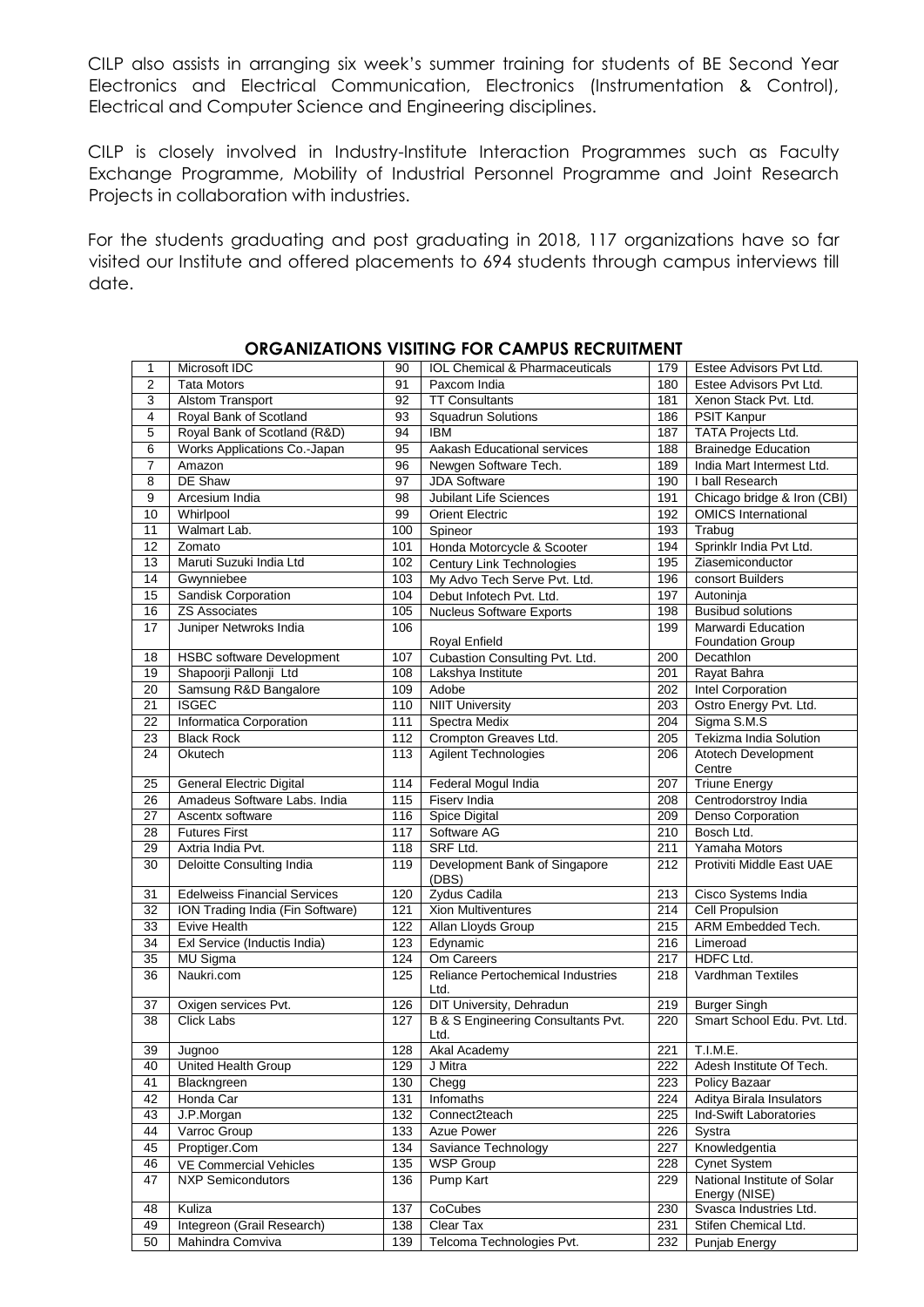| 51              | Schneider Electric Ltd                   | 140              | Mentor Yes Educational consultant      | 234              | Siemens Ltd.                      |
|-----------------|------------------------------------------|------------------|----------------------------------------|------------------|-----------------------------------|
| 52              | <b>Asian Paints</b>                      | 141              | Frankly Inc                            | 235              | Net mex Technology                |
| $\overline{53}$ | <b>NIIT Technologies</b>                 | $\overline{142}$ | Hindustan times Media Ltd              | 236              | Sterling & Wilson                 |
| 54              | <b>Edifecs Technologies</b>              | 143              | Gyan Dhan                              | $\overline{237}$ | A2IP Pvt. Ltd.                    |
| 55              | <b>Tavant Technologies</b>               | 144              | <b>Evok Analysis</b>                   | 238              | <b>Avon Meters</b>                |
| 56              | Nagarro Software                         | 145              | NameKart.com                           | 239              | Ardison Associate                 |
| 57              | Reliance Industries Ltd.                 | 146              | AppDirect                              | 240              | Amson Transformer                 |
| 58              | <b>Advantage Club</b>                    | 147              | ET Medialabs Pvt. Ltd.                 | 241              | Mckinsey & Co.                    |
| 59              | Amdocs                                   | 148              | Trantor Software Pvt. Ltd.             | 242              | <b>Auto Mation Systems</b>        |
| 60              | Wipro Technologies                       | 149              | Untravel                               | 243              | Mubasa Electrical                 |
| 61              | Sapient Nitro                            | 150              | <b>Addverb Technologies</b>            | 244              | Labtone Software                  |
| 62              | <b>TCS-DESS</b>                          | 151              | <b>Soft Prodigy Software Solutions</b> | $\overline{245}$ | <b>GS Auto</b>                    |
| 63              | <b>Exicom Tele Systems</b>               | 152              | <b>CS Soft Solutions</b>               | 246              | reckitt benkiser                  |
| 64              | <b>Anand Group</b>                       | 153              | Solitaire Infosys                      | $\overline{247}$ | <b>Advance Tech</b>               |
| 65              | SML Isuzu Ltd. (Swaraj Mazda<br>$Ltd.$ ) | 154              | Megri Soft Limited                     | 248              | Tinymesh                          |
| 66              | Myntra Design                            | 155              | Webner Solution Pvt. Ltd.              | 249              | Pepsico India Holding Pvt<br>Ltd. |
| 67              | <b>ST Microelectonics</b>                | 156              | Keysight Technologies                  | 250              | <b>Schender Electric</b>          |
| 68              | <b>SAP Labs</b>                          | 157              | <b>Basware Corporation</b>             | 251              | Siemens Technology                |
| 69              | Mahindra & Mahindra                      | 158              | <b>Elite Smart Care Solutions</b>      | 252              | <b>Jindal Steel</b>               |
| 70              | Larson & Tourbo Const.                   | 159              | Nerdapp Labs                           | 253              | Procter & Gamble                  |
| $\overline{71}$ | Elucidata                                | 160              | Pisoft Informatics Pvt. Ltd.           | 254              | <b>ITDOSE</b> Infosystems         |
| 72              | <b>Texas Instruments</b>                 | 161              | Drish Infotech Pvt. Ltd.               | 255              | Shop Clues.Com                    |
| 73              | Synopsys                                 | 162              | <b>Tata Power-DDL</b>                  | 256              | 197 Communication                 |
| $\overline{74}$ | <b>Azcom Technology</b>                  | 163              | <b>FITSO</b>                           | 257              | DKOP Labs Pvt. Ltd.               |
| 75              | <b>Steel Strips &amp; Wheels</b>         | 164              | Mettl                                  | 258              | <b>Trabug LLP</b>                 |
| $\overline{76}$ | Hindustan Zink (Vedanta Group)           | 165              | Nav Gurukul                            | 259              | Exicom                            |
| 77              | Samsung R&D (Noida)                      | 166              | Eat Treat Food Pvt. Ltd.               | 260              | <b>CTR LDH</b>                    |
| 78              | <b>Tinymesh Rediocrafts</b>              | 167              | Security Weaver India Pvt.             | $\overline{261}$ | Delhi Matro                       |
| 79              | Shore Tel Inc                            | 168              | <b>Advisor Logic</b>                   | $\overline{262}$ | <b>ETDC Mohali</b>                |
| 80              | <b>United Lex</b>                        | 169              | Megictap                               | 263              | <b>Tech Mahindra</b>              |
| 81              | Infogain                                 | 170              | Infineon                               | 264              | Indoaryan Beverages               |
| 82              | <b>Libsys Corporations</b>               | $\frac{1}{171}$  | <b>Oracle Corporation</b>              | 265              | Hashcode Prog Pvt. Ltd.           |
| 83              | <b>HCL Technologies</b>                  | 172              | Gail India Ltd.                        | 266              | Cashkaro.com                      |
| 84              | Think & Learn                            | 173              | lovely Professonal Uni. (LPU)          | 267              | <b>Trestor Infotech</b>           |
| 85              | <b>Tata Consultancy Services</b>         | 174              | Poorima University                     | 268              | <b>Playbuff Studios</b>           |
| 86              | <b>Infosys Technologies</b>              | 175              | <b>Winshuttle Software</b>             | 269              | Indiabulls                        |
| 87              | Philips lighting India                   | 176              | Silver Peak Golbal                     | 270              | 1st Spin                          |
| $\overline{88}$ | Hero Motocrop                            | 177              | <b>BCH Electric Ltd.</b>               | 271              | <b>EME Technologies</b>           |
| 89              | <b>Roots Analysis</b>                    | $\overline{178}$ | Mindstone Maven                        | $\overline{272}$ | <b>IDS Infotech Ltd.</b>          |

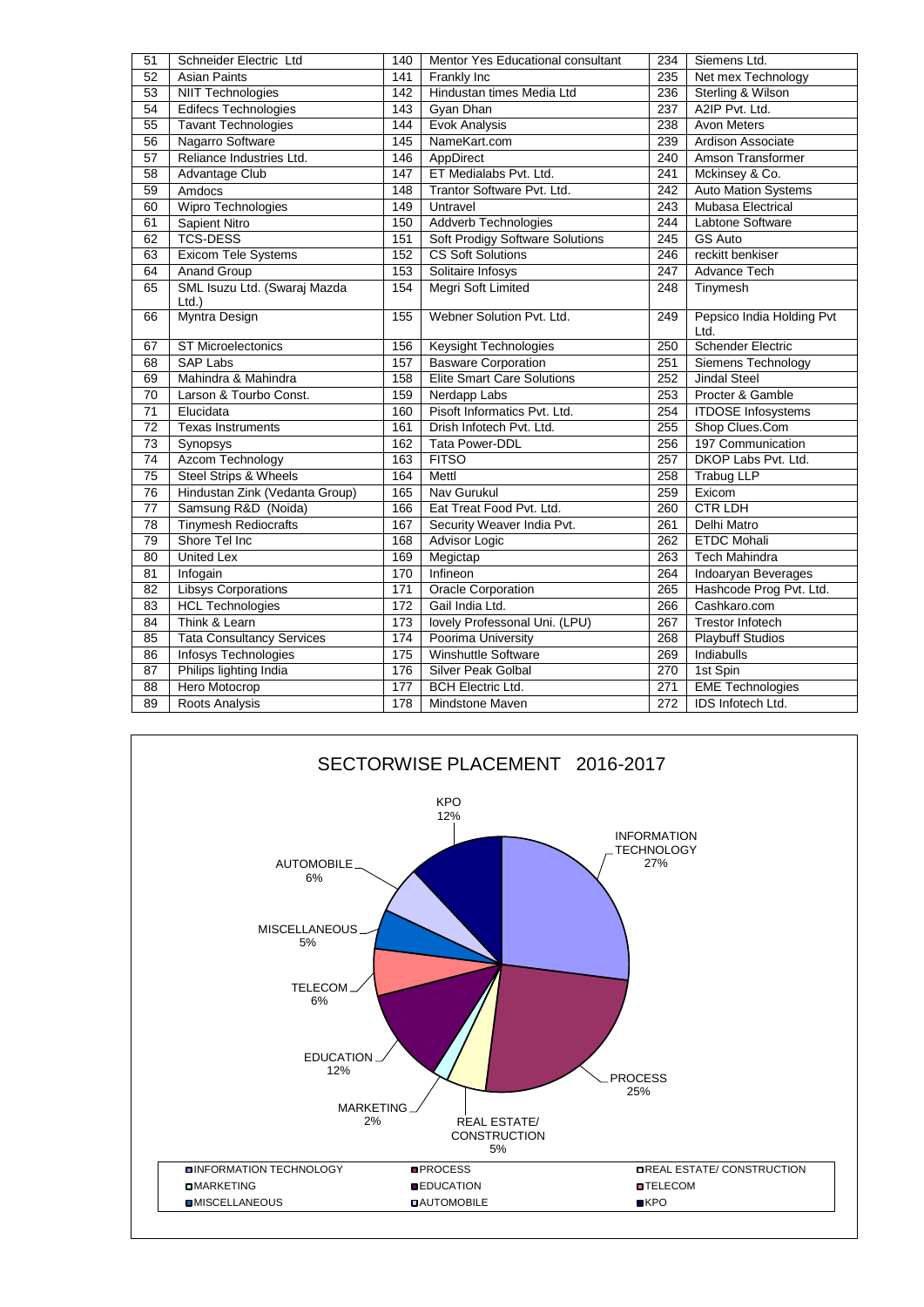#### **CONTEMPORIZATION PROGRAM:**

Aspiring to become a globally acclaimed Institute, Thapar Institute of Engineering and Technology (TIET) is implementing a major contemporisation program mentored by global partners. The program focuses on strategies to deliver a research inspired, outcome based educational experience to the students at all levels. It is a major shift in focus from current 'content-oriented' imparting of engineering education to a 'project-based' and 'outcome-oriented' educational experience.

The new teaching pedagogy lays emphasis on applying engineering skills through relevant engineering design projects, improving team-working skills, and awareness of issues relating to ethics and professionalism. Additionally, all academic staff is encouraged to bring in cutting-edge research ideas from their own research into their teaching. The introduction of multi-disciplinary engineering design courses, which include a catapult, buggy and bridge design projects, makes this a unique engineering program in the country.

Thapar Institute of Engineering and Technology offers a basket of undergraduate engineering and a 2+2 credit transfer program (International Engineering Program) in collaboration with Trinity College, Dublin.

Thapar Institute of Engineering and Technology, with its sprawling campus spread over 250 acres, is home to over 100 teaching and research laboratories in engineering and sciences. TIET have envisioned improving the laboratory and physical infrastructure on the campus. A modernization plan for the important teaching and research laboratories is being implemented at a cost of Rs 70 cr. By this time, we already modernized over 40 undergraduate teaching labs. TIET have hired world class foreign architects to develop key academic infrastructure that includes a new Computer Science block, green Library, modern lecture hall complex, iconic student residences and other academic blocks. The first phase of these facilities will start functioning in first quarter of 2018.

An Innovation Centre/Venture Lab has been set up to run accelerator program open to teams of students with an early-stage business idea in collaboration with University of Groningen. The program is supporting students in developing investor-ready ventures.

The strong industry-academia linkages forged by Thapar Institute of Engineering and Technology, its quality of students and faculty, and the high industry relevance of its professional courses have helped the Institute to emerge as a top draw among some of the biggest corporate names from across the world. The highest salary package offered to students this year is Rs 40.00 lakh per annum by Work Applications Japan and an average of Rs 7.00 lakh across disciplines. The key highlight is the placement of students in their core area of study throughout all disciplines.

TIET have set up a Centre for Academic Practice and Student Learning (CAPSL) to train faculty to in-house teaching & learning modules during the next 3-5 years. As the centre gets established, we have recognized key academic staff across different disciplines with specific interest and knowledge of different aspects of higher education pedagogy, and train them at Trinity from January 2018. Continuous professional development modules and certified programmes are delivered by faculty from Trinity College Dublin regularly. The training programmes have been developed based on core needs identified in Indian context and adapted to reflect the specific academic needs of Thapar faculty. The training of all academic staff and on-going professional development has been instrumental in establishing the culture necessary for implementing the outcome-based education.

To remain in the forefront on the scientific and technology development and to share the experience and knowledge, Institute is actively involved in collaborative programmes with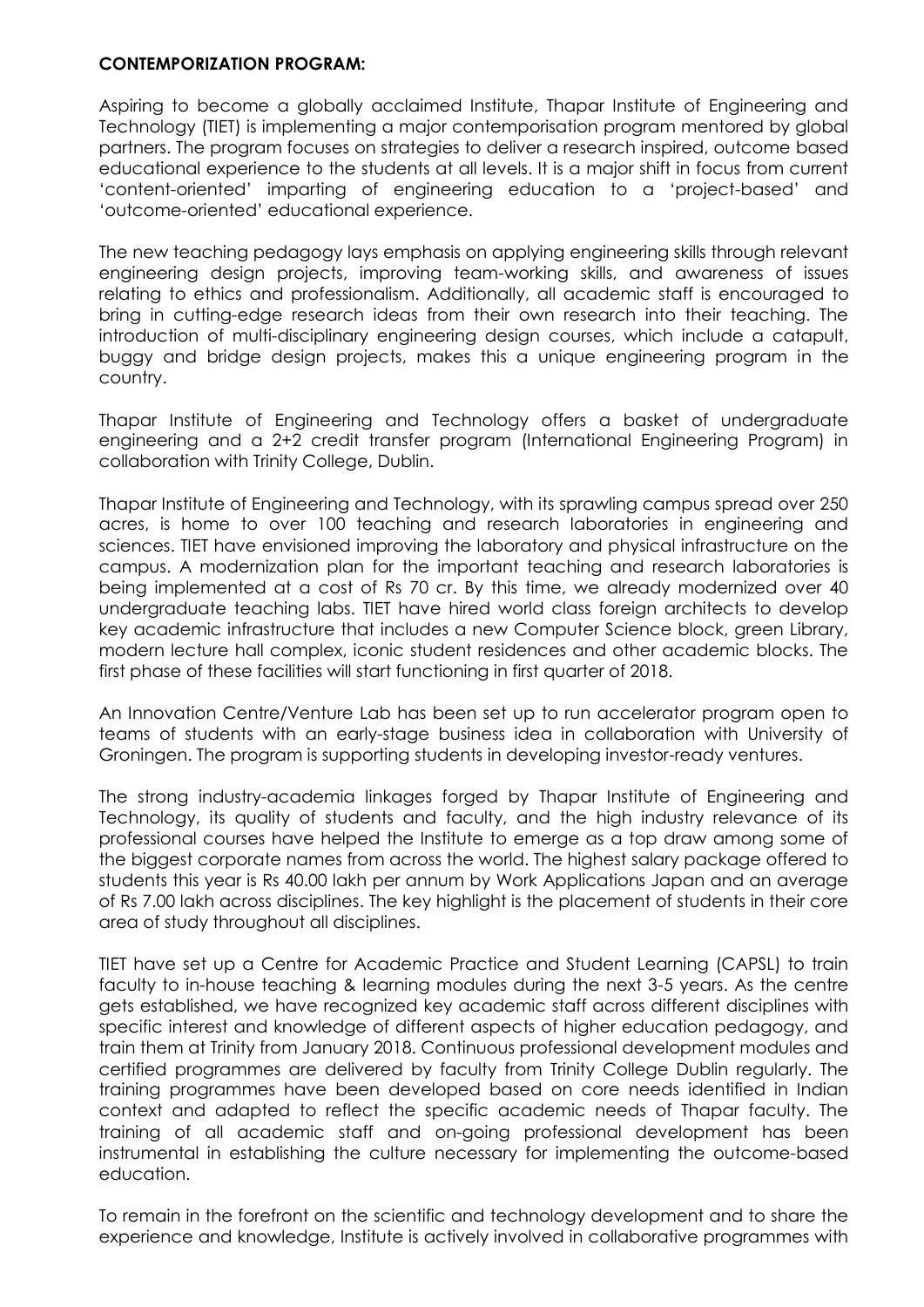international organizations/universities. A number of collaborative works are under operation with Universities, Labs and other organizations. Institute has several MoUs with reputed Universities abroad. A brief update is given below for the academic partnerships with the following institutes:

- Trinity College Dublin, Ireland
- Tel Aviv University, Israel
- University of Groningen, Netherlands
- University of New South Wales, Australia

**Trinity College Dublin:** Trinity is a strategic partner with activities spread across the university. During the past three years, Trinity has mentored the academic programs, helped us reform our governance and academic procedures and is actively mentoring some of our young faculty. During the year 2016-17, a team lead by CBoG, Mr Vederah visiting Dublin in September 2016. Trinity team later visited Thapar Institute of Engineering and Technology in January 2017 for an academic review. Mr Gautam Thapar, President TIET and Mr Vederah visited Trinity in May this year and held discussions on wide range of topics related to academics, joint programs and research. Trinity Provost visited TIET earlier this year for partnership review meetings.

**Tel Aviv University, Israel:** We are exploring the possibility of recommending some students from Thapar Institute of Engineering and Technology to join the International Program in Electrical Engineering at TAU in 2+2 mode. Prof Ehud Heyman visited Thapar Institute of Engineering and Technology in May 2017 and reviewed our programs. The mapping of the curricula at both institutions is currently ongoing. We propose to sponsor two to three postdoctoral positions for our young members of staff in School of Engineering at TAU on agreed thematic research areas. The post-docs holders will spend approximately one year at TAU and contribute to the development of a research culture at TIET. Three candidates were sponsored to complete summer offerings at TAU (2017) in Cyber, IP, Innovation and Entrepreneurship and Food security etc. We are also exploring the Clinical/Cognitive psychology program to collaborate with our new MA psychology program. There are also options for one semester exchange for the BE-MBA integrated program at the master's level when the students move for their MBA program at Porter School of Environmental Studies.

**University of Groningen:** We have tied up with University of Groningen for setting up a Venture Lab at TIET. 18 faculty members were trained at Groningen during from the last two years.

*University of New South Wales (UNSW):* TIET signed a MoU with UNSW on April 7, 2017 with scoping the areas of partnering. Dialogue with a detailed proposal has been sent to UNSW for developing a comprehensive partnership. A Credit transfer program at UG/PG will be on offer and short-term mobility programs (typically 3-12 weeks) for UNSW students to collaborate and explore research opportunities will also be discussed.